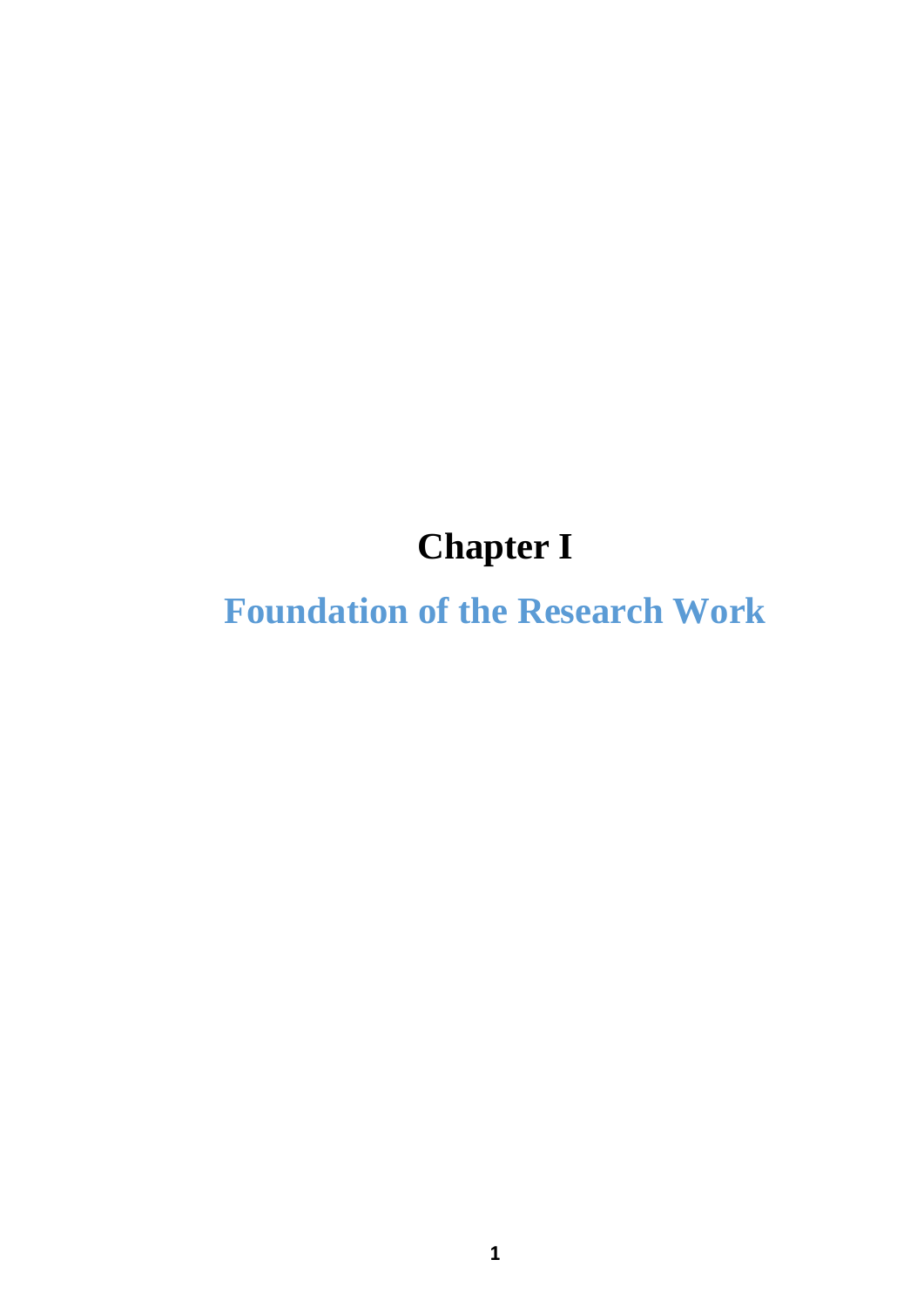## **1.1 Introduction**

Beach morphodynamics is the interaction and mutual co-adjustment of intertidal beach-surf zone morphology, the hydrodynamic variables including the wind; beach gradient and sediment (Short, 1979). Beach stage dynamism is a model put forwarded by A. D. Short in 1979 on selected coastal stretches of Australia. Based on his model and also multifaceted attributes a beach stage dynamic model has been put forwarded in this work. However the formation and dynamism of sand dunes as a sedimentary depositional environment also behave differently in different parts of the land by process variables. Such continuous modification of sedimentary depositional environment over the time create or build up the specialized land surface supported by tropical floral structure and community pattern on the basis of available moisture condition and wind regime. The loss of vegetation from this natural built up surface increases the dynamism of surface stability of sand dunes. In the present study the dune features and their dynamism are identified to build up a dune stage morphodynamics model. Human processes with different livelihoods and tourism recreational activities enter into the process as modifying agent. The future of tourism development on the basis of local tourism products (beach and dune landscapes) depends on dynamic behavior of temporal and spatial change of the sedimentary depositional surface. The dynamic behavior of beaches and sand dunes as well a wet lands will produce the impact over the tourism and recreational development of the region, if the climate change induced coastal chaos increase steadily in the tropical coast in the near future.

The world's coastline comprises of 40% to be under beach fringe area. Beach generally consists of an accumulation of loose and unconsolidated sediment, ranging from very fine sand to pebbles, cobbles and occasionally boulders often with shell fragments. Beaches are found in various environments with long and almost straight or gently curved shape, exposed to the open ocean or stormy seas whereas others are shorter and hidden as pocket beaches sheltered in bays/ coves or behind island or reefs or between rocky headlands.

The four highlighting determinants which shape the morphology of beach-surf-zone fringe area are associated with the dynamisms of incident wave and wave generated currents, and different reflective and resonant oscillation frequencies interacting with the sediment texture and also beach gradient along with the pre-existing morphologies. The beach morphology is also shaped by various factors acting upon the coast mainly the energy of the wave, swash and backwash intensity and balance, sediment texture and compaction, wave generated currents, and wind speed. Convex profiles came out from constructive waves often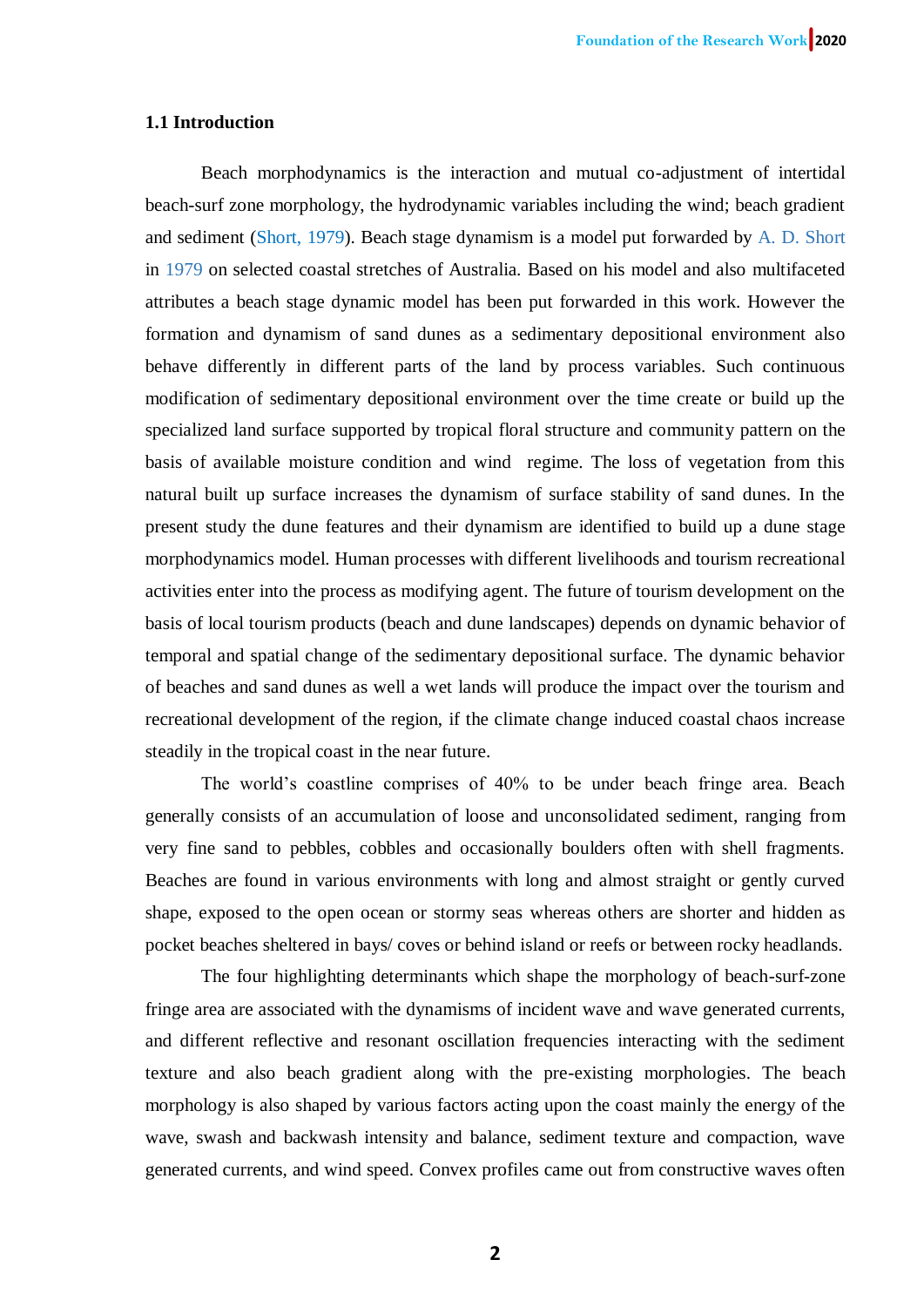creating one or more swash-built berms. On the other hand destructive waves cut out concave profile beaches with ridge and runnel topography and varieties of rill and swash marks.

There are varieties of field survey methods to record a beach profile i.e. survey using graduated poles and a level, a theodolite, an electronic distance measurer, a global positioning system (GPS), a total station or a wheeled vehicle designed to register. Besides these conventional methods beach morphology can also be mapped by GPS in traverse method which can later be translated into a Digital Elevation Model (DEM) using computer software like Google Earth and ARC GIS (Geographical Information System). United States Geological Survey (USGS) mainly adapt techniques like remote sensing such as x-band radar, light detection and ranging (LIDAR) and airborne laser terrain mapping (ALTM). While we follow the crude method there is always a risk regarding the strong wave action because profiles should ideally extend from the dune, through the berm, down the beach and upto near-shore fringe area i.e. the breaker zone/s. In order to estimate the rates of change on a beach and theirs pattern a repetitive survey must be carried out along the fixed transects. In the present study, repetitive survey has been carried out in three seasons as much as possible to fulfill the task.

The thesis considers the adequacy of existing theories regarding beach stage model, dune dynamics, livelihood vulnerability and sustainable tourism development. In particular the thesis examines the difficulties for the growth of tourism sector and livelihood diversity against the backdrop of a morphodynamic model on beach and dune. So this assessment study is not only carried out to justify the title with its context, But also for understanding the processes of the coast to consider the better management options by the coastal managers and administrators in the dynamic coast.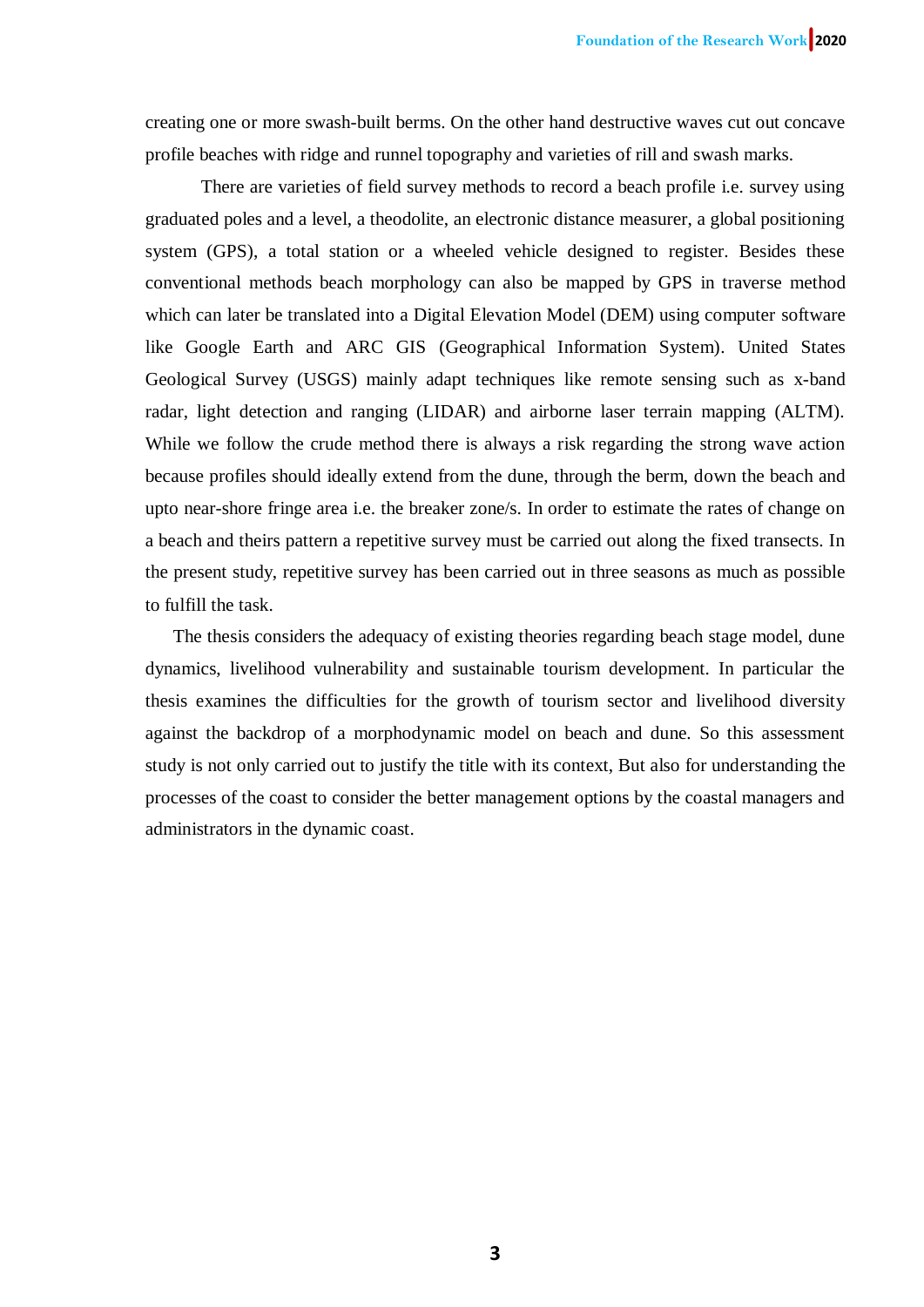## **1.2 About the study area**

#### **1.2.1 Physiographic settings of the study area:**

The area selected for this study is the part of the extensive shoreline of Bay of Bengal along the West Bengal coast (157 km including islands), popularly known as Mandarmani Beach, a fast developing sea side resort village. In attempting to assess the reasons behind the risk in environmental change, geomorphic variability and livelihood diversities, it is particularly important to understand the physical setup of this coastal stretch. The coastal stretch extends from Jaldah estuary in the west to Pichhaboni inlet or Soula estuary in the east. It was argued to be the longest (14km) drivable beach in India. The latitudinal and longitudinal stretch of the coastline is about  $21^{\circ}$  38'34.40"N to  $21^{\circ}$ 40'51.83"N and 87<sup>o</sup>  $36'09.10''$ E to  $87^{\circ}$  46' 45.15" E respectively (Figure 1.1). The administrative extent of the selected stretch is comprised mainly of 11villages viz., Dakshin Purushottampur, Mania, Dadanpatrabar, Sona Muhi, Silampur, Mandarmani, PatharMunha, Baichibania, Tajpur, Alampur and Junbani (based on 2011 census). Out of 11villages former 8 villages fall under Ramnagar II Block and last 3 villages come within Ramnagar I Block of the Contai Subdivision of the District of Purba Medinipur, West Bengal.

This is relatively flat beach with undulating upper and lower beach face 0.5 to 2.5m wave height with a strong easterly or south-west winds, but high energy storm wave height reaches upto 6m creating a significant deformity on the beach compactness and dune barrier (INCOIS- ODIS wave rider buoy for Digha and Mandarmani). Morphologically the beach has a high compaction with gently sloping gradient of  $1^\circ$  to  $5^\circ$  towards the sea. The tidal range is recorded to be 2-4.5m in this zone belonging to a meso-tidal regime with a fluctuation of spring tidal range. This juxtaposition of fluvial, tidal, marine and atmospheric influences continuously generates and degenerate the micro to macro level geomorphic features of the beach and dune. Backshore beach is featured by dune tail, undulating shallow dune depressions, marshy tract, low lying wetlands, back swamp etc.

However the present scenario is in a constant threat from three different influential perspectives. Firstly, the seasonal dynamism leads to a variation in beach and dune rhythmic features (Komar, 1976) viz., beach lowering, dune retro-gradation and dune advancement, sand encroachment, seasonal wave dynamics with rising high tides modifying the depositional environment over the sea face and inlet mouths, micro cusp generation, varieties of ripple marks creation, berm formation (dry season) and erosion (wet season), rip channel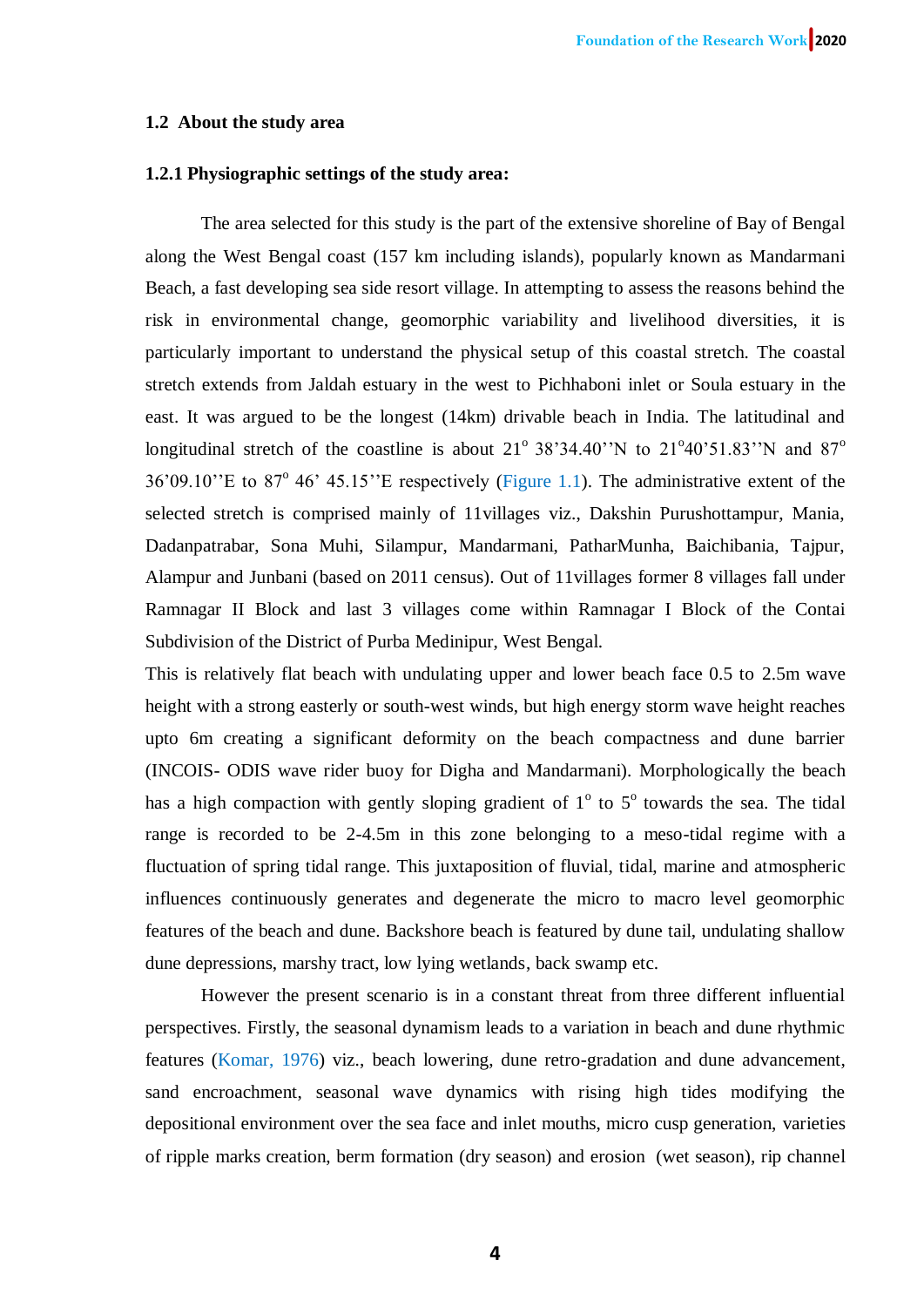and ridge and runnel topography and sediment circulation cell development. Secondly, the episodic events like the tidal waves flooding the shore front and backshore region, high intensity storms and cyclonic disturbances pressurize the seasonal to and fro and hazardous erosional and accretional dynamism become prominent. Dune lowering, dune cliffing, sand spraying by strong winds, tidal mud exposure on the beach face, over wash deposition, etc. are the striking signatures. Lastly the influences from human interference through livelihood variability and tourism development create more pressure on the natural processes of dynamism and more destruction of rich and lustrous environment. It's really a controversial legislative issue whether the tourism development shall be promoted or it will be stopped from further progress and in what way. Evidences of the conversion of the original landscape are dune flattening, wetland filling, diminishing or weakening dunes as physical barrier, groundwater lowering by over extraction, saline water intrusion and further encroachment of the saline water to the freshwater aquifers. The vegetation plays a very crucial part in protecting the dune and back dune environment. Mangrove and salt marshes of wetland areas of the back shore and tidal embayment and dune floral community over the sandy surface are playing stability factor for the unconsolidated sediments. So the unscientific exploitation and removal of this green layer is showing to be a more vulnerable condition inviting more extreme environment in the near future. In particular the thesis examines the difficulties for the growth of tourism sector and livelihood diversity against the backdrop of a morphodynamic model on beach and dune.

Coastal zones are one of the most dynamic units on the earth surface. Here per unit energy flux is very high. India is blessed by a continued shoreline water locked peninsula from East, South and West. Compared to the western part, the eastern coast of Indian Sub-Continent experiencesa lot of dynamism in terms of coastal stability. West Bengal has a substantially long coast line of almost 325 kilometers (including island) characterised by great diversity in floral and faunal species, diversity in geomorphic feature and anthropogenic intrusions. Topographical and physiographical outlook are controlled by geographical aspects of processes and responses.

Mandarmani is almost 180 km from Kolkata Airport on the Kolkata - Digha route. It was the longest drivable beach in India (driving was restricted after 2016 accidents). The study area has relatively shorter waves than nearer tourist beaches of Digha, Tajpur and Sankarpur. After the discovery of this beach it was at first named Mandarboni and also Madar Mani but with evolution of time the name became Mandarmani. Known for its scenic beauty, adjacent to Sankarpur Beach, another rising tourist spot is a regular fishing harbour.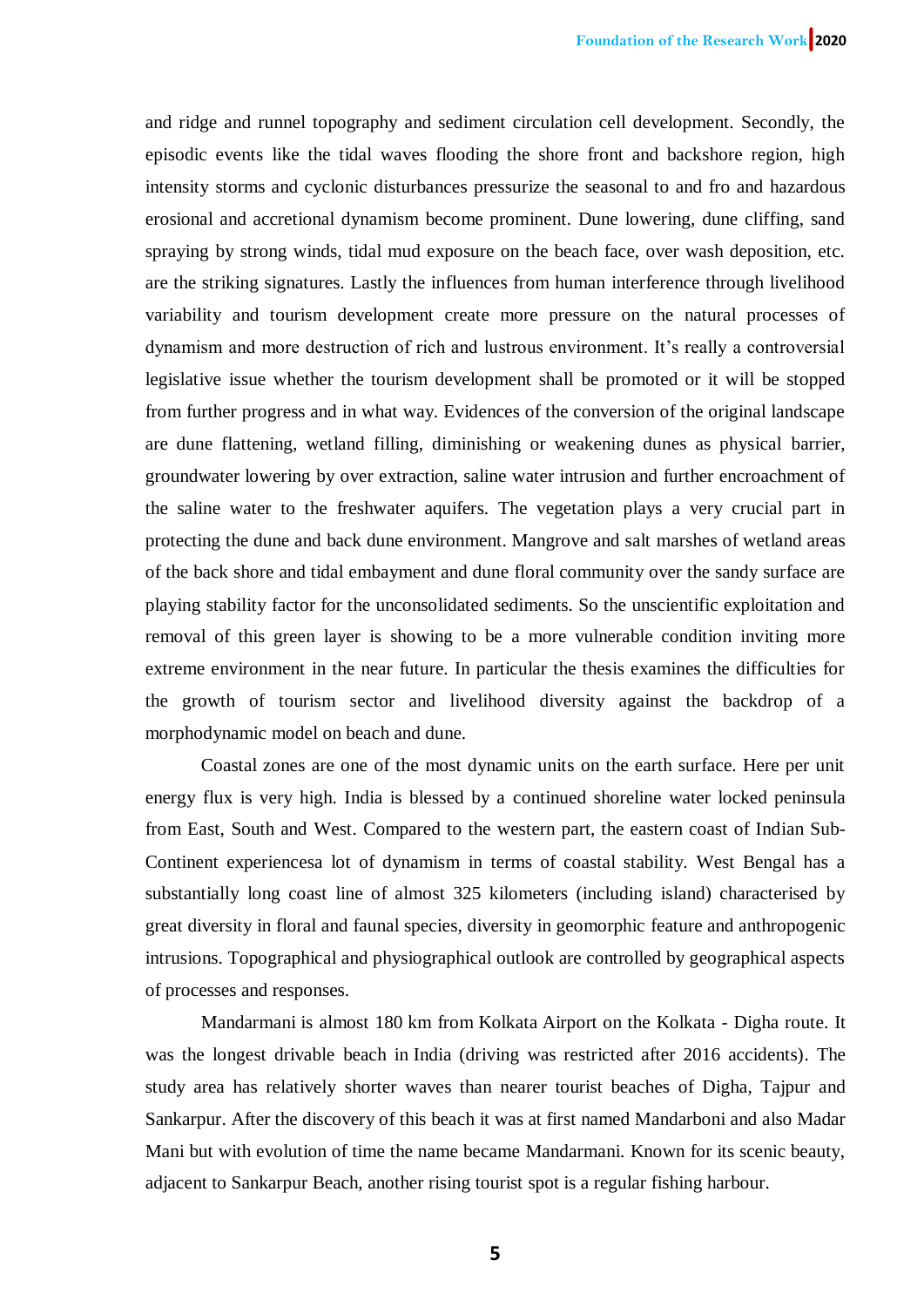Purba Medinipur district is part of the lower Ganga Plain. Topographically, the district can be divided into– (a) undulating flat plains and (b) the coastal plains of the south (Contai Coastal Plain). The vast expanse of land is composed of younger deltaic alluvim and coastal alluvium. The elevation of the district is within 10 meters above mean sea level. The district has a long coastline of 65.5 km constitutes five coastal CD Blocks, namely, Khejuri II, Contai II (Deshapran), Contai I, Ramnagar I and II.Cyclones, storm surge and tidal floods are quite regular in these five blocks. The major rivers dissecting the platform are Haldi, Rupnarayan, Rasulpur, Bagui and Keleghai, flowing mostly in north-west to south-east direction. The district has a low forest cover (899 hectare), which is 0.02% of its geographical area.



Figure 1.1: Location map of the study area

Ramnagar II CD Block is surrounded by Egra II and Contai I CD Blocks in the north, in the east Contai I CD Block, southerly limit by Bay of Bengal and Ramnagar I CD Block in the west. It is 89 km away from Tamluk, the district headquarter. Ramnagar II Block with an area of  $163.27 \text{ km}^2$  has 137 mouzas and 134 inhabited villages. Headquarter of the CD Block is at Bara Bankuya. Gram panchayats of Ramnagar II are: Badalpur, Balisai, Depal, Kadua, Kalindi, Maithana, Paldhui and Satilapur. According to Census 2011 information the location code or village code of Mandarmani village is 347093. Mandarmani village is located in Ramnagar II Tehsil of Purba Medinipur district in West Bengal, India.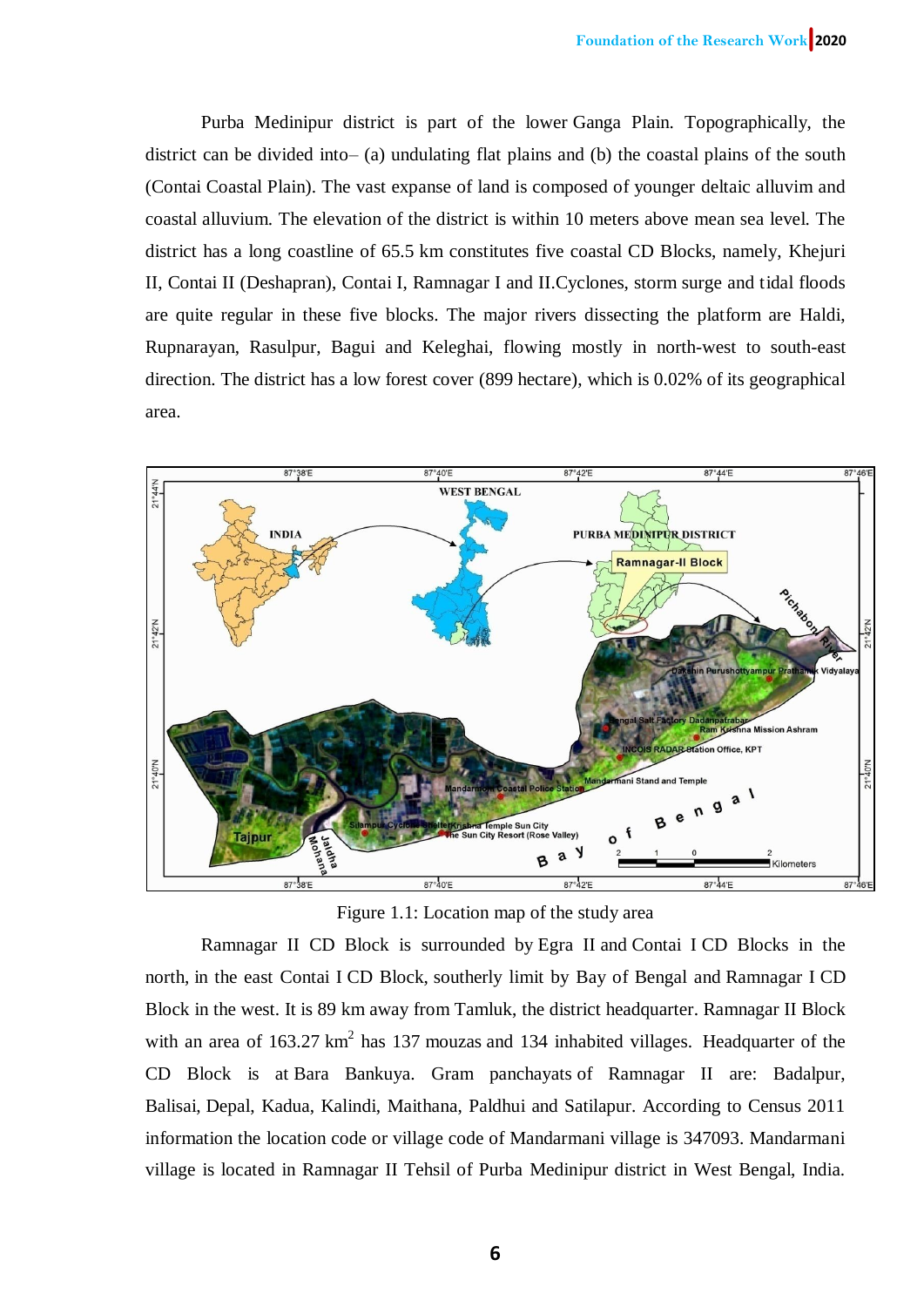Tamluk and Baisai is the district & sub-district headquarters of Mandarmani village respectively. Digha is nearest town to Mandarmani which is approximately 23km away.

### **1.2.2 Late Holocene Geomorphology of the Study Area**

The Mandarmani coastal plain is situated within the delta region of Subarnarekha River and extends from Jaldah estuary in the west to Pichhaboni inlet or Soula estuary in the east. Sedimentation from Hugli River Estuary is also a prominent influence on its mechanism. The geological history of the coast is comparatively short and it dates back to not more than 2900B.P. i.e. the Holocene Epoch (Maiti, 2013; Rao et al, 2020). During this period Mandarmani coast experienced with few stages of sea level rise with gradual sediment deposition over the lower beach ridges to form elevated dune ridges.

Most of the sediments are deposited within these sand dunes which are carried along by long shore currents during strong monsoon period from shallow sea of the Subarnarekha river mouth areas. Sand dunes are formed with material contents of medium grained semicompact grey sands. Sandy beach is composed of very fine, white to grey sands mixed with clay particles.

So many research works resulted with shoreline shifting concluded that a negative rate of shoreline shifting is observed during 1973 to 2003 with a rate of -19.98m/y as highest and -11.10m/y as lowest within Mandarmani coastal stretch (Maiti& Bhattacharya, 2009).

The geomorphological consequences of this transition zone areunder the influence of fluvio-tidal and marine processes superimposed upon the geological events of Holocene epoch of marine transgression and shoreline progradation. This beach having almost eastwest extension has to face vagaries of atmospheric and marine events of the North Bay of Bengal.

#### **1.2.3 Relationship with geology and physiography**

The local alluvium coast has evolved during and after the Late Holocene stage. There are mainly two types of deposition. One is Marine Alluvium and another one is Fluvial Alluvium which is controlled by sea level rise and fall. According to age of formation, there are mainly three categories  $-1$ ) 6500-7000 years (Contai formation), 2) 3500-5500 years (Sezua formation) and 3) 1000-2900 years (Digha formation). Mandarmani is related to the recent Digha formation. The typical formation of the district is laterite, which veiled nearly the entire country in the north and west, but the younger alluvium of the Gangetic delta wraps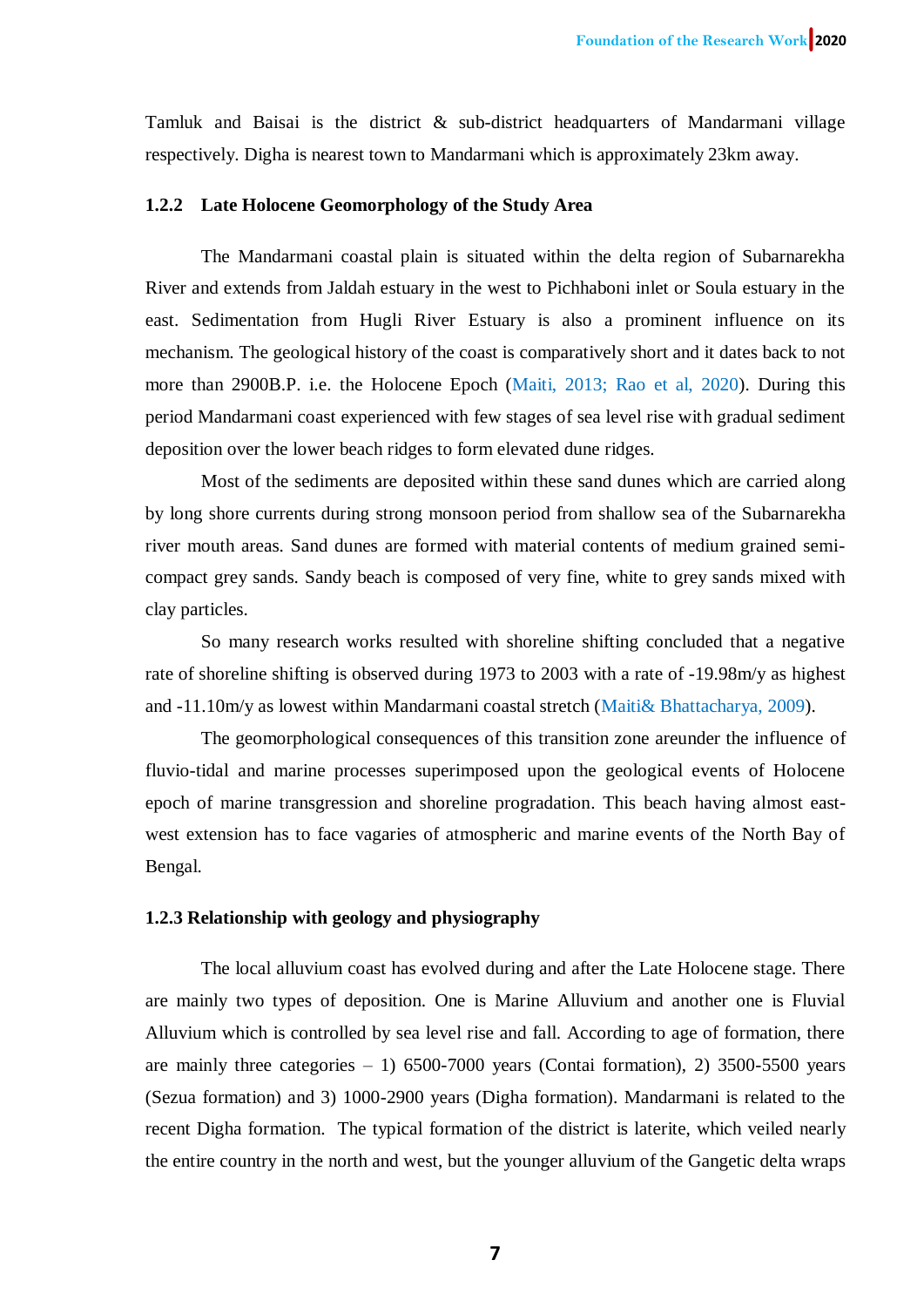the south and east. The beach mainly contains sand, shells, and very small grains. The red lateritic rocks envelop a hefty area, but the only variety detectable on the surface is a gravelly and nodular rock. Frequently the detrital or nodular laterite is like loose gravel, each nodule being separate, but not uncommonly it has been cemented into a solid mass, which can be quarried like any other rock. This gravelly laterites or *moram* are noticeable as exposed mounds or even used for building cart tracts at rural arears. In very few places the actual contact of the laterite with the underlying rocks can be traced. The soft and clayey mass with sharp angular pieces of quartz is also available and they are cemented by peroxide of iron into a mass closely resembling the ordinary laterite of the country.

### **1.2.4 Climatic characteristics**

Climate in the study area is variable in character. There is a wide range of variation in temperature, rainfall noticed. April, May, June, July is the hottest months when the day temperature reaches to the highest point. The minimum temperature is found in December to January which is coldest months. Rainy season extends from June to November. South-west monsoon and north-east monsoon blows blow alternatively throughout the year. However, the wind velocity and direction of the coastal wind system are also affected by the influence of land breeze and sea breeze. Climate extremes are followed by the attack of tropical cyclones in the monsoon season and Nor'wester in the pre-monsoon season. These cyclonic storms clubbing up with high tides may render in overtopping of natural protective embankments or coastal dunes, thereby spoiling the standing crops and rendering soil salinity.

### **1.2.4.1 Rainfall**

In the cold weather months of November and December very small amount of rainfall occurs monthly, if any rain happens that is due to the northward movement of cyclonic storms, from the south of the Bay of Bengal. From the end of December with the north-east trade making the foot hold, cold season storm commences by shallow depressions, whose sources are mainlynear north- west Bay of Bengalwhich moves eastward. They produce light showers from cirrostratus clouds. These depressions persist during the blazing hot months, but after the monsoonal winds have commenced, thunderstorms are as frequent a feature as they are the reverse in cool months. Local sea breeze commencesat the end of January or the beginning of February. They increase their velocity and strengthto extend their influence further inland as the temperature rises again completing the cycle. Occasionally during the

**8**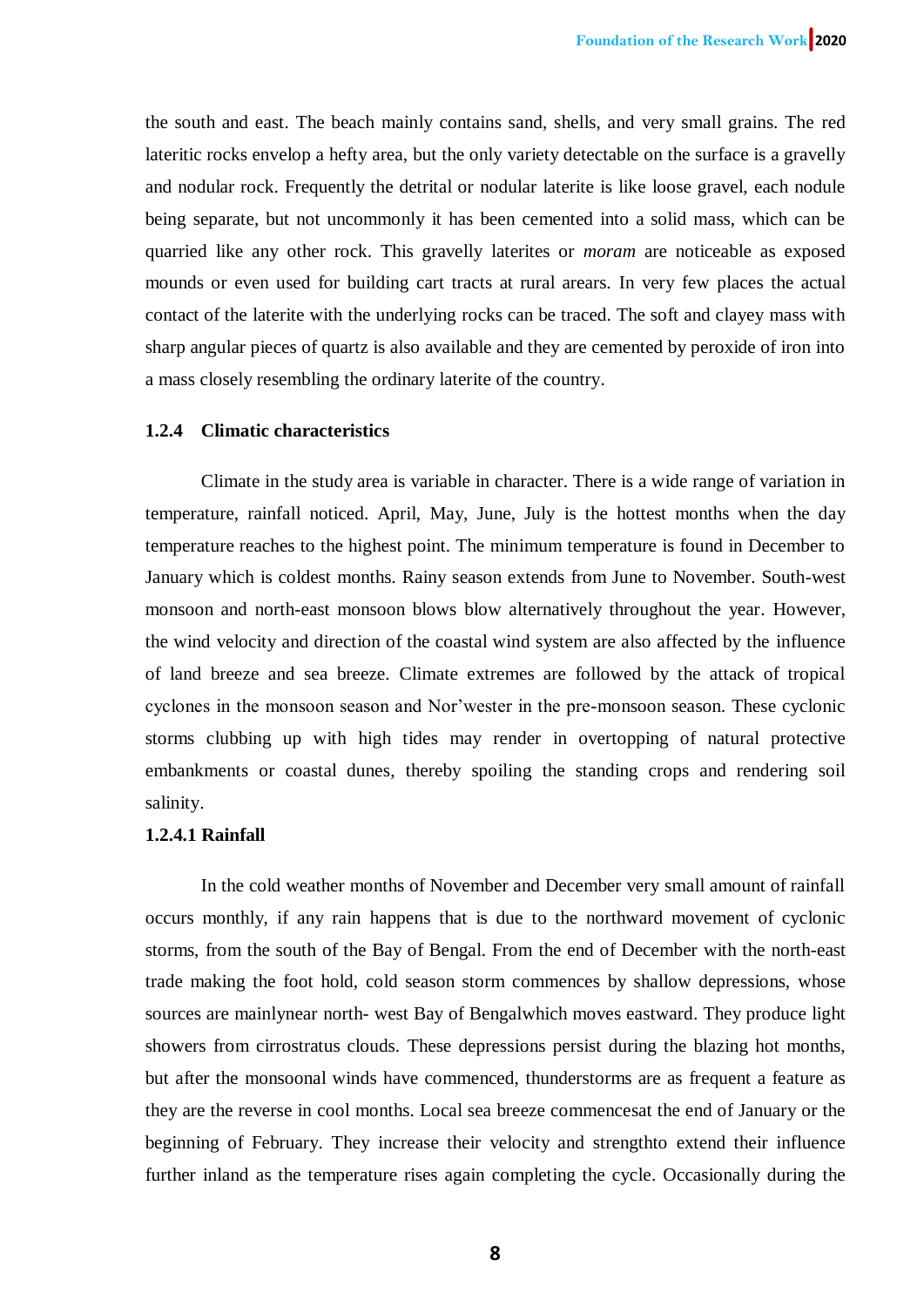scorching months of April, May and June, periods of atmosphere disturbance are of most importance with local hot weather storms usually called nor'westers. These thunderstorms are generally accompanied by heavy showers. The annual rainfall varies from 1400mm to 1600mm. Kanthi littoral part receives high rainfall which gradually decreases towards the northwest of the district. During the monsoon season the weather condition in Ramnagar are very much the same as in other parts of South-West Bengal.

## **1.2.4.2 Temperature**

The average temperature of the study area is  $26.5^{\circ}$  C having broad variation of temperature. Generally temperature starts to rise rapidly from about first half of the March. The maximum temperature is observed during April to early part of the June and very often rises up to  $35^{\circ}$  C to  $38^{\circ}$  C. The temperature starts to drop down by approaching of rainfall upto the month of September. During monsoon the temp remains more or less static showing between  $25^{\circ}$  C to  $28^{\circ}$  C. Afterwards as Sun moves southward temperature simultaneously drops. The coldest month is January the average winter temp is  $15^{\circ}$ C.

## **1.2.5 Drainage and water body**

The principal drainage system of the study area is the Pichaboni River. The river has been passed through North West to South east direction in the north and south part of the study area. Several gullies have been noticed along the bank of the river. Several ponds with small areal extend have located in the residential area which have been used for domestic purpose. Jaldha Inlet is in extreme south-west corner of the block and another tributary river Nalguna has passed through almost from middle of the block to south-west corner and joined the Jaldha Inlet (Figure 1.2).

## **1.2.6 Soil**

The soil is mainly alluvium in nature with salt encrustation and the texture is mostly sandy so the water holding capacity is very low.The soil is also influenced by saline water encroachment from the sea. The study area is characterized by Aquic Ustipsamment (Kamila, 2019) type of soil which is a mixture of deep layered, well sorted; gentle sloping beach formation and Pansuka formation.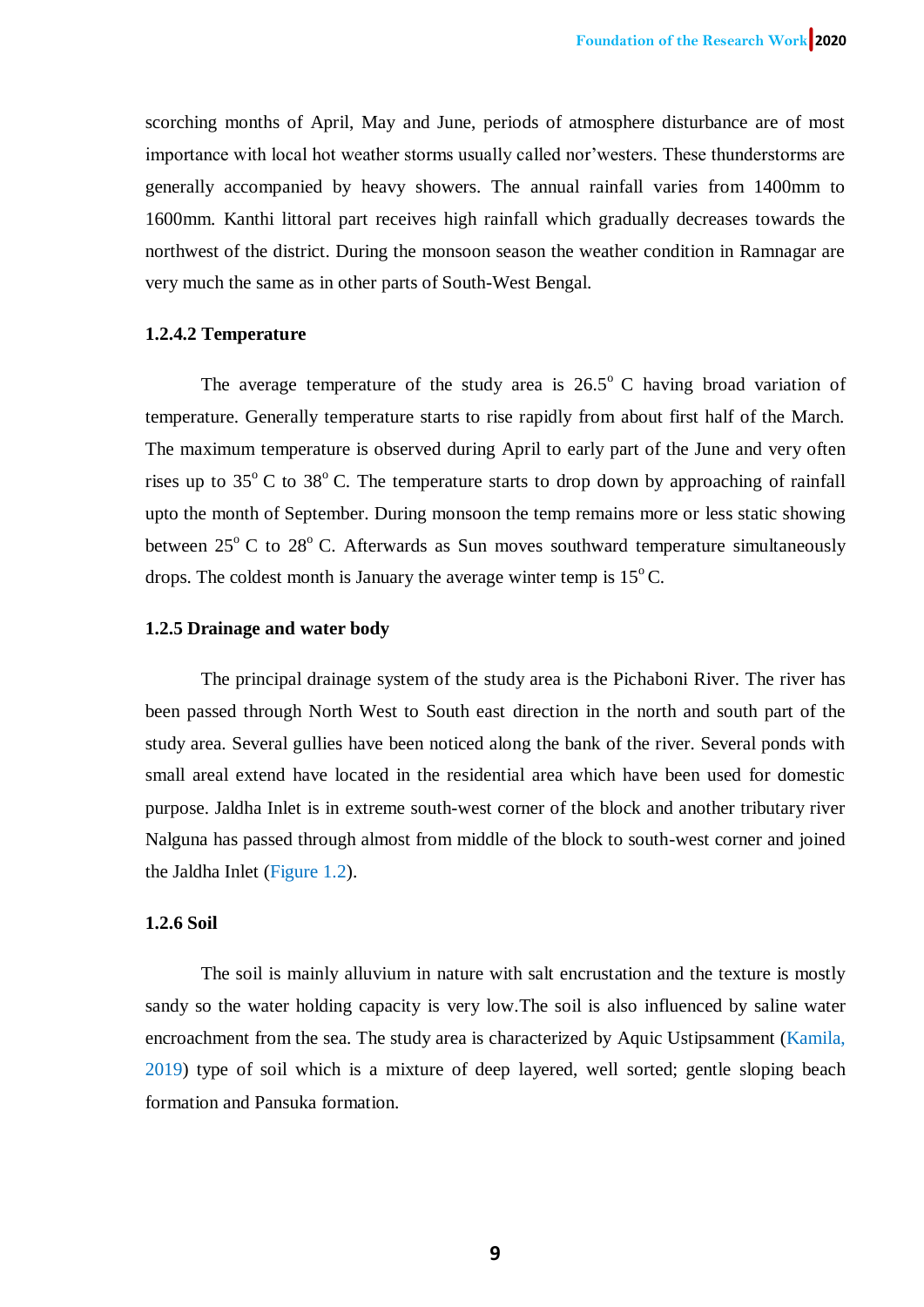### **1.2.7 Vegetation**

The natural vegetation of the area comprises of mixed varieties of coconut, cashew nut, bamboo grooves, scattered all over the area, because of ridge spread afforestation schemes undertaken by the department of forestry. Vast stretches of casuarina plantation prevail along the entire study area. Towards the interior, the vegetation is mixed deciduous in nature. As a result continuous sea breeze shows an impact upon them. In this area vegetation shows an inclined alignment landward because of the wind effect.

# **1.2.8 Communication and transport**

Ramnagar I & II blocks are connected to Kolkata (186 kms by road) via State Highway-4, National Highway-41 and then NH-6. The alternative access to Ramnagar(Digha) is to travel along NH-6 up to Kharagpur and take the road to Digha via Egra and Depal (SH-5). From Digha or Contai Bypass in order to reach Mandarmani by car (Figure 1.2) one must turn from Chawolkhola stoppage (12 km away from Mandarmani Bus Stand). Other parts of the state like Barddhaman, Durgapur, Asansol, Bankura, Birbhum and Purulia and beyond come to Kharagpur by State Highways and major roads making Kharagpur (falling in Paschim Medinipur district) an important hub for Ramnagar block. The recent improvement in road connectivity due to four-lane of NH-6 and NH-41 has shortened the journey time to Digha-Sankarpur to a great extent. One can travel by car from Dum Dum Airport through highways and expressways and reach Digha within 4 hrs (Figure 1.2). By Rail With the opening of railway line between Tamluk and Digha under South-Eastern Railway Division, this Planning Area now has a railway station at Digha linking it by rail to Kolkata and Kharagpur and there from to the southern, northern and western parts of India.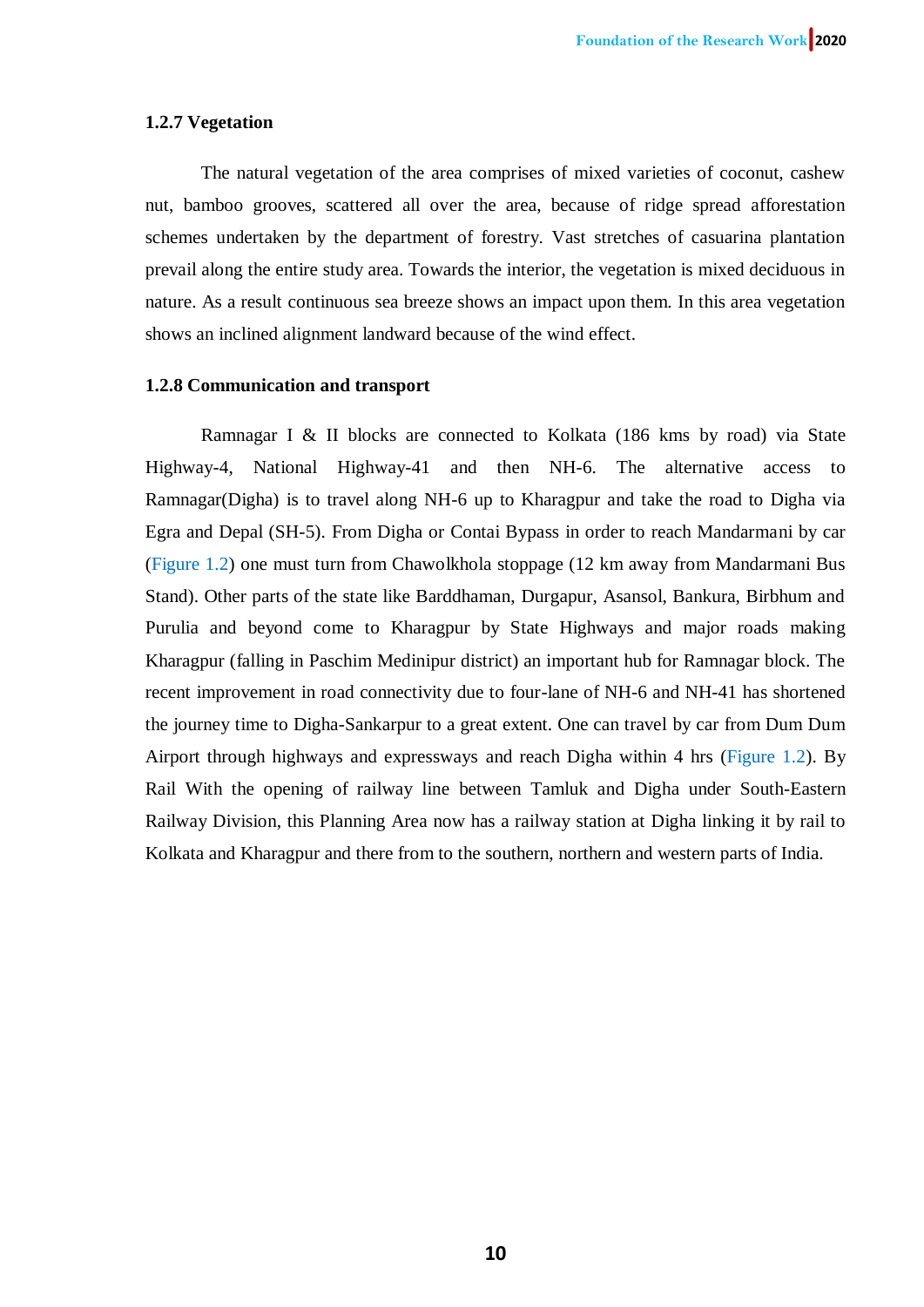

Figure 1.2: Drainage and Transport map of the study area

# **1.3 Literature Review**

From the literature review it can be anticipated that a vivid and varying outcomes are expected to be gained. Previously similar works have been done on the coasts of other countries but this research work can well be implemented on the coasts of India. According to the Coastal Regulation Zone (CRZ) Notification, dated 19th February 1991, or amended upto  $3<sup>rd</sup>$  October, 2001, under the Environment Protection Act (EPA) 1986, no construction should be done in the area falling between the Low Tide Line (LTL) and the Highest High Tide Line and even in the area falling within 500m of the landward side of the HHTL (Ministry of Environment & Forest or MOEF, 1991). This Act had been totally violated and hotels have been set up within the reach of high tidal water since 2007. The government's coastline protection measures are also been implemented to reduce coastal erosion process (Santra, 2013). But according to Sahoo (2016) Mandarmani is an area influenced by hydro graphic and anthropogenic activities and with development in tourism industry. Mandarmani is threatened by erosion of beaches and front dunes and over washed by high tide which resulted shifting of shoreline, uprooting of casuarina trees and capturing the agricultural land with invasion of salt water. This case study can prove to be a very good awareness program for common people or the individuals as well as the Hoteliers, Managers and Administrators of the coastal development projects because clear selection of stable zone and unstable zone can be delimitated over the stretches of coastal area of Mandarmani.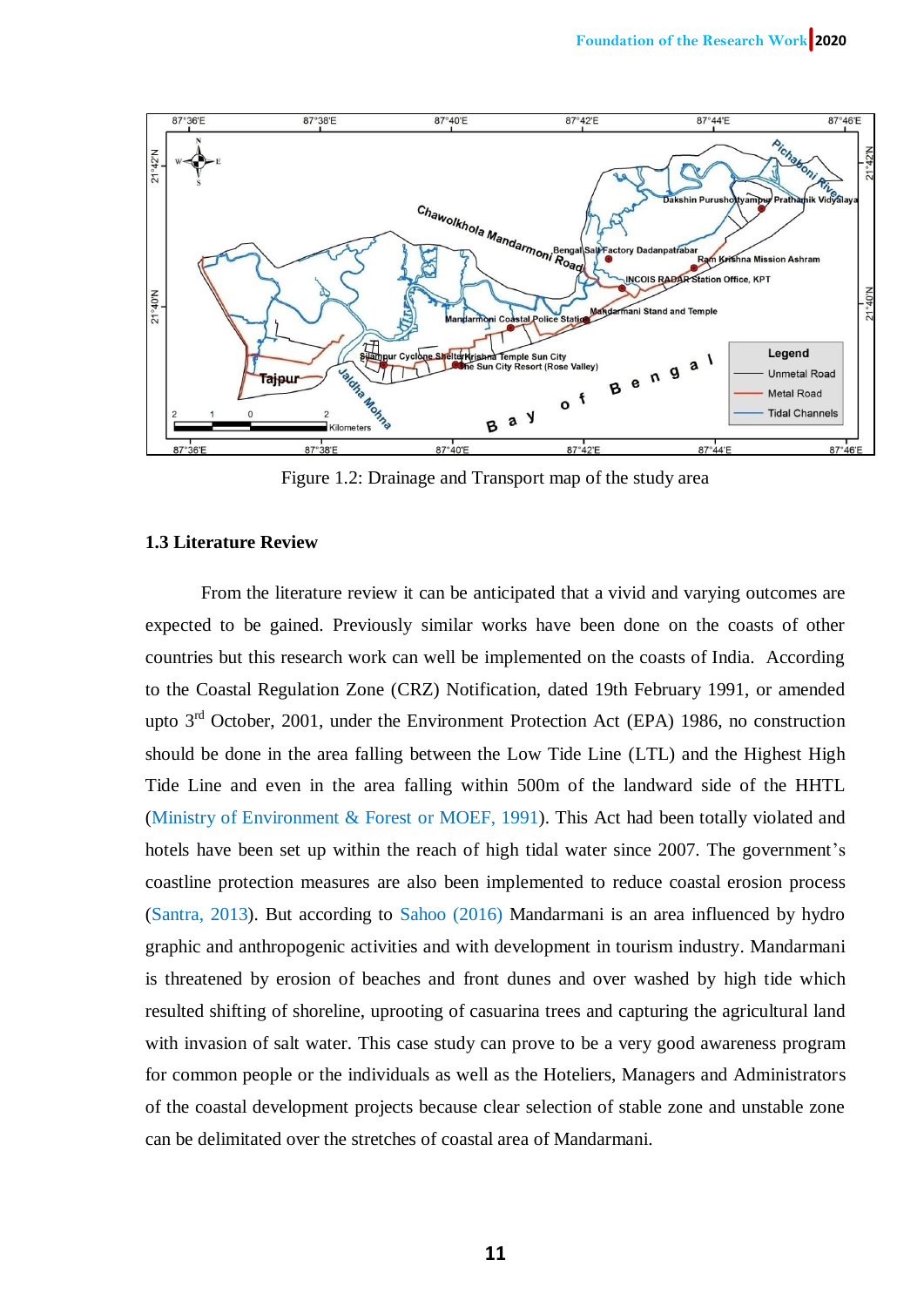Beaches, along with the accompanying dunes and shore face environments were established after stabilization of sea level less than 3,000 years. The coastal dunes behind beaches and the shore face regime seaward of the beach are tied together as a beach system with each of these features having unique difference. Accumulations of unconsolidated sand or gravel that extend from mean low tide to the uppermost extent of wave impact are known as Beach. The beaches best develops on low lying alluvial coasts and typically more than a third of the world's coastlines are beach environments. (Dolan, 1972)

The beach has three major parts: beach face, berm and back beach. The beach face is themost active zone of dynamism. This slope depends on both grain size and wave energy which are again interdependent. The major factors governing the slope of the beach face and the movement of grains on the slope are: wave height, wave period/length, and grain size of the particles. Grain size is major controlling factor of percolation of water into the sand and thereby the amount of water in the surface backwash and the amount returning through the beach sediments. This in turn sorts the beach foreshore gradient as the amount of surface return flow is anaspect in the movement of sand grains. Coarse sand beaches associated with high degree of percolation have steeper gradient than fine sand beaches because of the less backwash effect and therefore minor movement of the grains towards sea. Under conditions that allow beach growth, the berm develops at the top of the beach face. Excepting very flat beaches, the berm shows a well-defined crest at the seaward edge. Energy is spent in a swash of water carrying sand upward, as each wave moves up the beach face. Since some part of the water returns through the beach sand, the backwash is reduced and sand is supplied to the berm at the crest. The back beach behind the berm has variation in width and character. In the back beach sands are generally fine-grained and well-sorted compared to the beach face. The back beach and dunes merge into one another and for this the line of demarcation may shift.

Entrainment and transportation of sediments by wind follows similar patterns to those initiating sediment movements in water. Particles move when the shear stress from the wind exceeds a critical value that is related to grain size, density and slope. Because of the large differences of density between sand grains and air, transportation by suspension is relatively unimportant in coastal dunes. A dune's sand movement is generally by bed-load creep and saltation. Removal of sand from the windward face and is transported to the lee face, where it is deposited and accumulated at the angle of repose.

The conditions for formation of coastal sand dunes are supply of sand, a place for the sand to accumulate, anda wind to move it. Dune accumulation arisesstarting above the spring high-tide line and extended backward, while the back beach formations are the seaward limit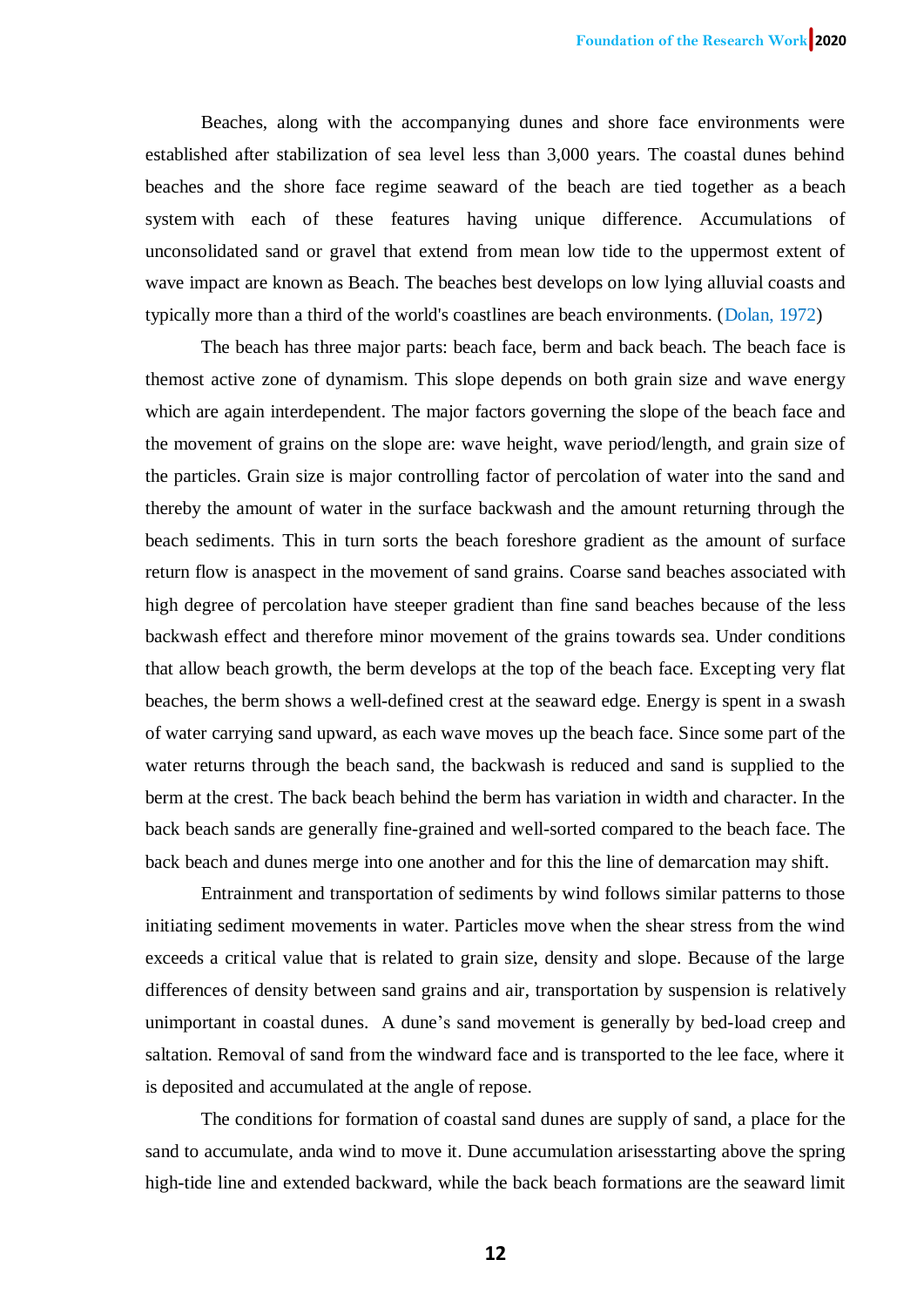of the dunes which is the main supplier of sediment (Illenberger and Rust, 1988). Goldsmith 1985 classified dunes as migratory transverse dunes or vegetated dunes. The vegetated dunes form anchored ridges parallel to the beach. These are usually a series of dune ridges formed during the accretional history of the coastline. Transverse non-vegetateddune ridges have stable ground, and generally move to and frowithrhythm of the prevailing winds (Kocurek, 1992). Under storm conditions, these dunes may show dramatic encroachment over the landward side. Non-vegetated dunes are especially common in arid climates where there is a plenty supply of sand and a lack of vegetation.On open sandy coasts, the shore face is of concave in slope between the surf zone and the continental shelf floor.The shore face varies in width, depth, shape and long shore extent, and it may not be well developed in many locations (Liu and Zarillo, 1990).

The texture of beach sediments provides a means of describing different beaches. The main distinction is between gravel or sand beaches, but fine, medium, or coarse-grained sand also define the beaches. Gravel beaches may result from high wave energies and removal of fine sand through erosion. Beaches may also be grouped by composition of the sediments. The dominant mineral groups are biogenic shell debris (carbonates), quartz and feldspar minerals derived from granitic igneous rocks, dark minerals from basic igneous rocks, and igneous rock fragments from basaltic igneous rocks. The most widespread beach material is mainly quartz, but biogenic carbonate grains are also importantin tropical regions. The processes that act upon the beach are recorded within the sedimentary structures signatory beach face. Cross-bedding may develop where old berms have been eroded and new foreshore sediments deposited. The presence of dark layers form as a result of larger waves concentrating heavy minerals. Migrating shores and cross bedding formation illustrates a beach that is in the process of building out under the influence of fair-weather waves and developing cross-bedding. Cross-bedding is also a basic feature of the internal structure of dunes. Variation in the bedding planes is the showcase of advances and retreats of dune faces, presence of vegetation, and wind shifts, leading to cross-bedding and erosional unconformities. Low-angle cross-beds develop as sand accumulates around the dune vegetation, which acts as a baffle, trapping the wind-blown sand.The beach gradient and sediment texturedistinguish beaches in terms of dissipative and reflective beaches. (Wright and Short, 1983) The beach profiles are different, and the types of wave-breaking and near shore circulation patterns are different from reflective to dissipative beaches. Dissipative beaches form under high wave conditions when there is an adequate supply of medium to fine sand. Spilling breakers form and proceed as bores across the surf zone, which is quite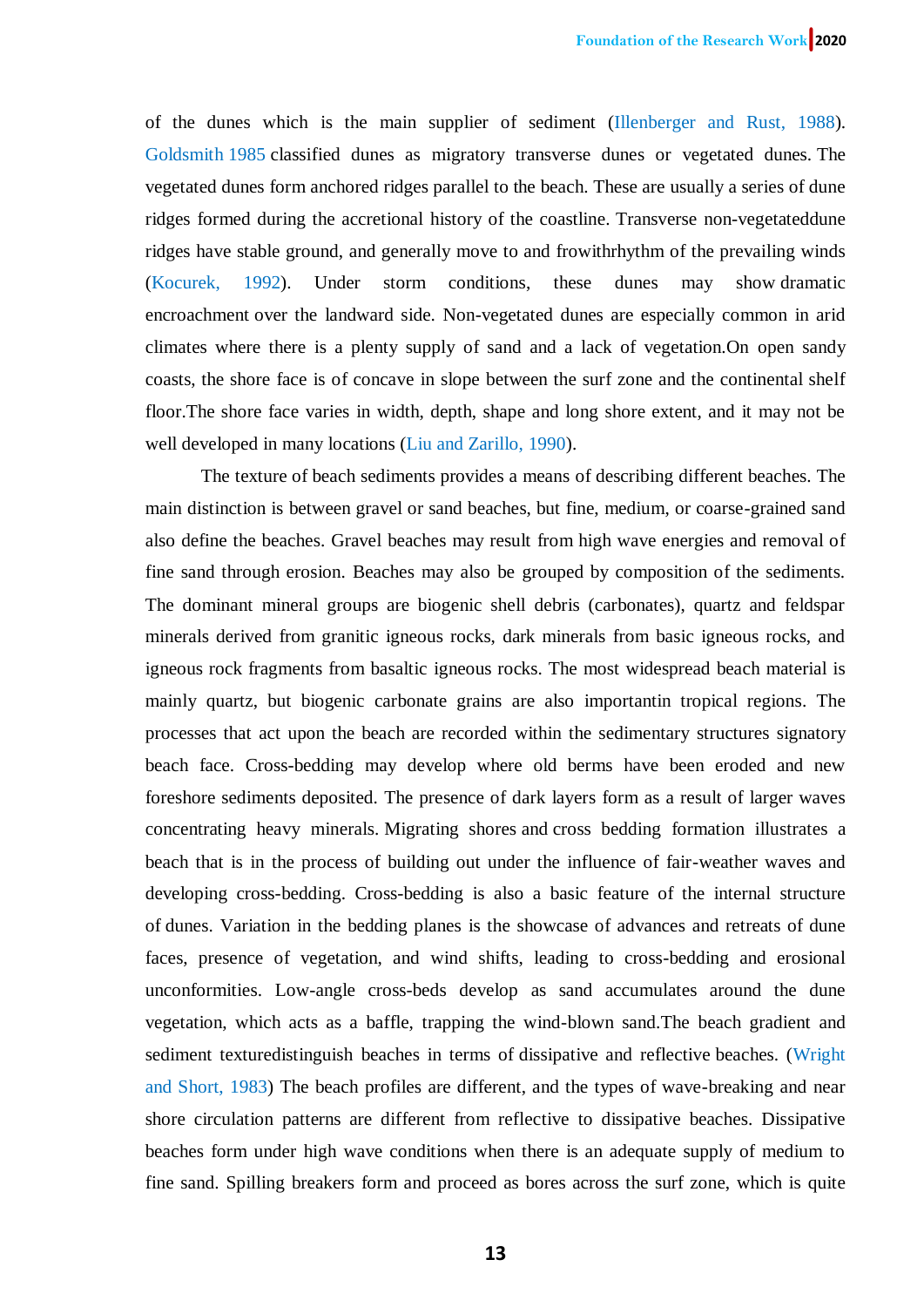wide and has a fairly uniform slope. Dissipative beaches have a wider upper and lower beach face with a slope less than five degrees, and usually lack berm development. (Short, 1983; Smith, 1990)

Reflective beaches develop during low to moderate wave conditions when the waves break by plunging or surging followed by strong wave swash up the beach face. The steeper reflective beach face (>10 degrees) transitions to less slope offshore. In higher-energy reflective beaches, there is a berm crest, upper and lower beach face, step and deeper near shore. Low-energy reflective beaches have only a beach face, steep and near shore zone. The berm remains in the transition from higher to lower wave energy, but it becomes wider with lesser slope. According to Bryant (1982), beaches may have seasonal shifts from reflective to dissipative in response to storm and swell conditions. Regardless of wave conditions, a beach of coarse grains may remain reflective and of a fine-sand may remain dissipative.

The material of the Contai coastal tract is generally siliciclastic and quartzofeldspathic (Al-Rawi, 1967) in composition, will well shorted medium to fine sand in the Contai coastal tract. (Jana, A. and Bhattacharya, A. K.-2013). The beach face is smooth almost flat, gently sloping 1:55 to 1:75 towards sea. Width of the beach face is different in different place. The sediments are sand, greyish white to yellowish white, very fine to fine, sub-angular to sub-rounded, moderately well sorted, nearly symmetrical, mesokurtic, to leptokurtic.

Several types of beach ripples develop on the foreshore. Backwash ripples form on fine sand beaches because of the backwash of waves setting up turbulent motion. As water flowsperpendicular to the beach during low tide large ripples form within the runnel between the ridge and the beach face. Rip channels and strong tidal current channels have large current ripples. Current ripples are of asymmetric shape that shows the direction of the flow of current. Wave ripples with oscillatory motion are symmetric and sharp. A combination of long shore current ripples and approaching wave oscillation ripples may produce a pattern of cross ripples. Aeolian ripples, which have a similar shape to current beach ripples, develop on all parts of the dunes and upper beach.

Transformation of wave energy across the shelf, near shore, and surf zone and the action of onshore winds in transporting wave deposited sand landward are part of a single system of sand input, storage, and loss. The effect and control of each process differs with the environment, and has aspects that are unique to each. The dune, beach, and shore face sand transport is by different forces, but all combine to exchange sand over the combined system.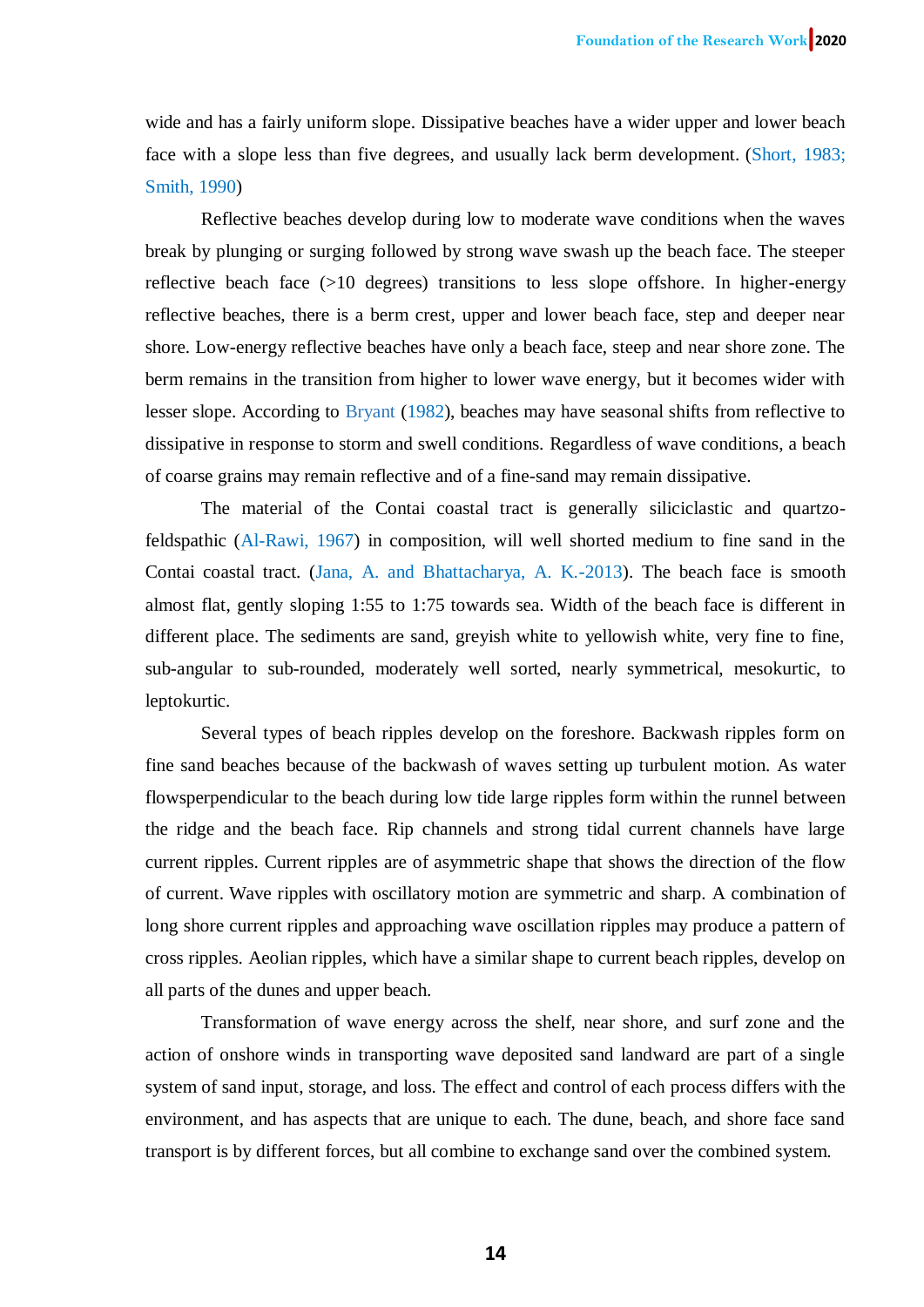Beaches are continually being influenced by the forces of waves and by fluctuations of water lines because of tide. They are capable of undergoing catastrophic changes in morphology within a short time scale that ranges between nearly instantaneous to seasonal or longer. During high energy events, such as large storms or tropical cyclones, waves increase in size and therefore are more capable of eroding sediment from a beach and transporting it either farther offshore or along the shoreline to a new location in very short periods of time. During longer time periods, a similar result can occur even during fair weather when low energy waves are affecting the beach. Most often the impact of sea breeze is felt because of the wave field that is excited by the breeze in shallow areas near the coast. (Neetu, S. et. al., 2006). In general, however, most beaches undergo the most substantial erosion and loss of sediment during storm events and then experience a period of recovery to regain a cross sectional profile that is in equilibrium with the wave and tidal conditions.

Many previous works are done on this topic like hydrodynamism, morphodynamism, aerodynamism etc. the detailing of these topics can be reviewed by driving into the intricate systems of each dynamics. According to John Pethik (1984) the driving force behind almost every coastal process is due to waves. The transformation of solar energy into the mechanical energy of the wind is subsequently converted into wave potential energy by the deformation of still water sea surface. Or in other way turbulent pressure fluxes in the moving airstream set up under surface resonance, manifest as small wave-like deformations of the surface. Surface irregularities and wind, resulting in a pressure drop at the crest which allows the wave to peak up. Wave size gets varied by the fetch (the distance over which the wind blows), wind velocity and wind direction (Carter, R.W.G.-1995). The power of a given wave is approximately proportional to its amplitude squared and to its period (Polinder, H. et. al. 2007).On the other handwave energy increases as the square of the wave height; thus the ability to mobilize coastal materials is a function of wave height. So those coastal areas of high wave height are considered as more vulnerable coasts and vice versa (Kumar, T. Srinivasa 2010).The dominant portion of the spectrum in terms of energy is associated with the surface waves ranging from 1 to 30 second (gravity waves). Two types of gravity wave in the ocean are wind waves due to local wind and swells generated elsewhere due to remote wind systems and propagating over large distances. The gravity waves, along with the coast of India, mainly depend on wind conditions (Kumar, et.al, 2013).The whole Mandarmani beach tract extends about a 14 km stretch of the shoreline from Jaldah estuary to Pichhaboni River with dune barrier of low height and back-dunal wetlands capturing the maximum part of the study area fringed by a flat and wide beach plain. According to Paul, A.K. (2002,2012)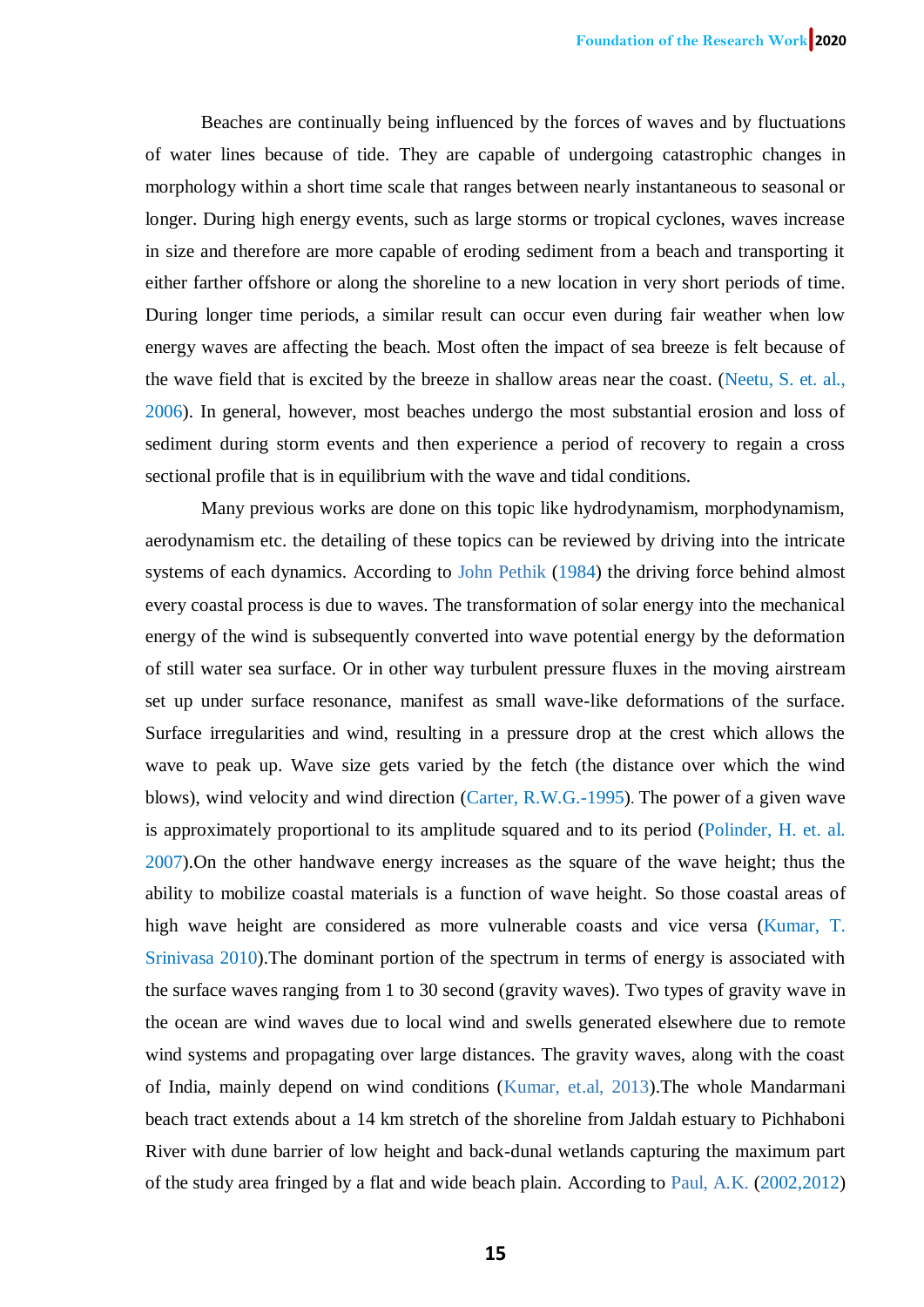a barrier bar setup with back water areas, wide sandy tract, multiple beach ridges with high dune platforms fringed by extensive beach plain surface was existing in the previous centuries (1800,1900 A.D.) in the region from Digha Estuary to Pichhaboni Estuary of the Kanthi Coastal Plain.

The beach foreshore may have a step just seaward of the swash zone. This is a sudden drop in the foreshore profile that takes place at the point where the wave swash flowing back down the beach meets the next incoming wave. The step has changes in sand texture, being marked at the top by an assemblage of coarser sediment than the rest of the beach face. Steps are mostly developed where tidal ranges are low and the foreshore slope is steep; as a result they are usually associated with reflective beaches. Cusp-shaped points are common along beaches. These features grade in size from miniatureforms of beach cusps to larger cuspate forelands. Ideal sites for the development of cuspate forelands include those locations where a major change in coastline direction occurs. Many cuspate forelands have been built by the progradation of a series of beach and dune ridges as sediments are deposited in the slack water zone between two coastal eddies. Eddies commonly develop inside a major current that flows along the coast, such as the Gulf Stream. Some small cuspate forelands are formed by progradation of beaches on the inside of small islands or other obstructions. Carbonate beaches are subject to rapid cementation in the foreshore environment compared to siliciclastic beaches. This leads to the rapid development of seaward dipping slabs of beach rock. Beach rock, a lithified beach sand (calcarenite) which is either precipitated from marine water of freshwater influence in banded structure along the intertidal zone of the world's tropical and subtropical beaches. Most carbonate dunes are deposited adjacent to high energy beaches in warm climates where abundant carbonate grains are present. These dunes develop in a manner similar to siliciclastic dune formation and few differences are found between quartz and carbonate dunes in either the developmental processes or in the resulting dune forms. Dune sands expose skeletal and non-skeletal sediments supplied by the beach face and fossils of terrigenous organisms. During the wet season, calcium carbonate from the shell fragments undergoes chemical change. During the long dry season, the calcium carbonate precipitates, forming cement, which will produce a distinct type of lithified coastal rock, referred to as an eolianite or fossil dune accumulation. Generally eolianites are cross-bedded and well-sorted deposits which preserve all of the characteristics of an unconsolidated dune. However, the modern dunes and sea beaches of the present coast are highly unconsolidated and partially vegetated.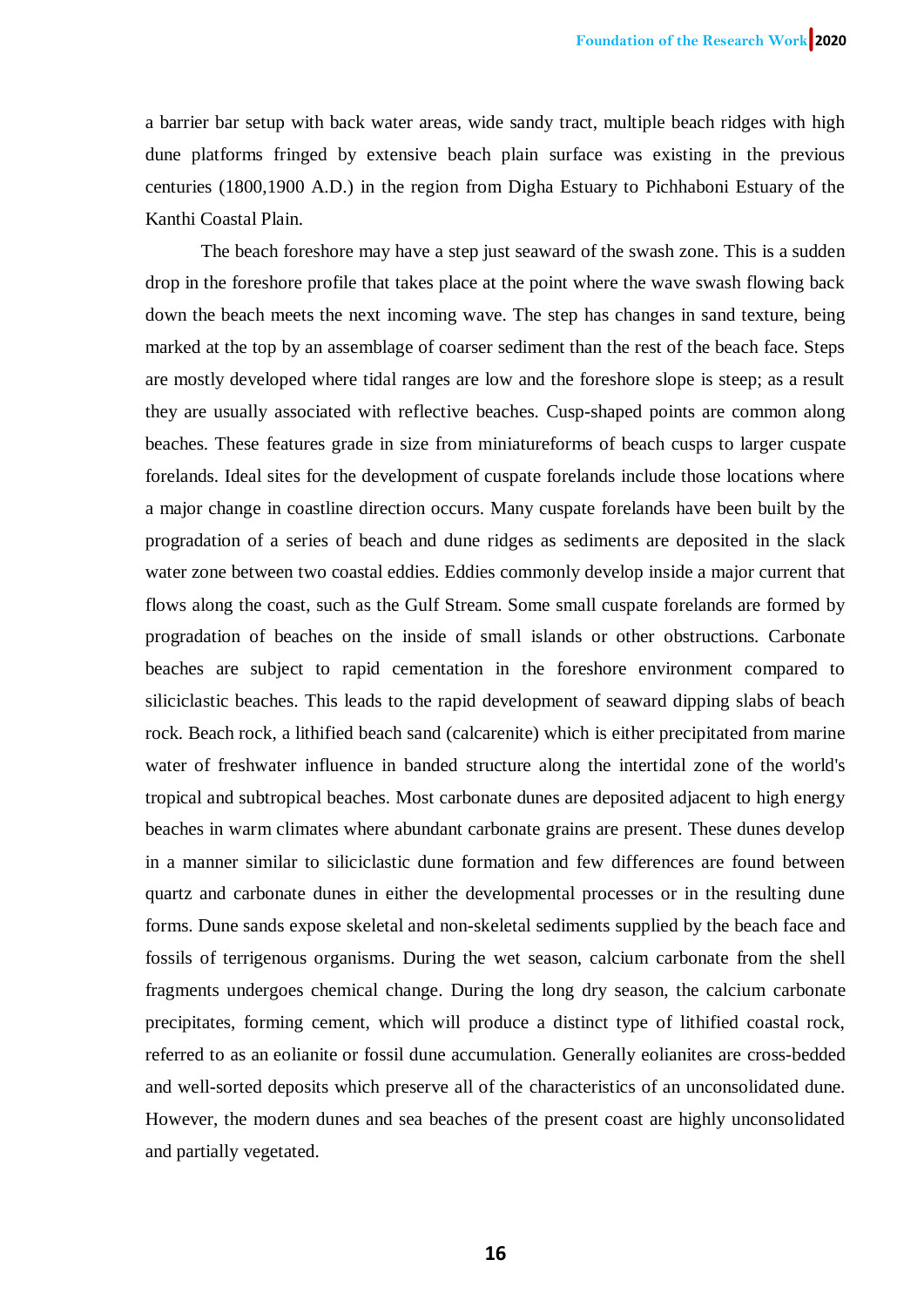#### **1.4. Research Problems or Gaps**

If we talk about the previous research works on Mandarmani Coast, there is a huge gap of data on both physical and socio-economic sector of this region. Some authors like Santra Mitra (2013), Sahoo(2016) and others have tried to estimate the shoreline shift in a temporal scale at this dynamic coastline but only considering the physical aspect and also in a 2dimensional view point. But shoreline change detection is not enough from a broader respect. This is the reason the development work is taking place in an unscientific manner which is creating a negative impact on the economy and also the environment.

Moreover if a definite model on beach and dune has to be generated then the sediment budget has to be estimated and loss and influx of sediment volume have to be calculated at the same time. As Mandarmani Beach is a fast rising tourism sector so the development strategies and options have also to be taken under consideration. We have to keep in mind the overall sustainable management of the whole environment. In order to do that the dune plant ecological dynamics can never be overlooked because these are the binding agents of the unconsolidated dune system. If dune system stability can be reached then further beach lowering can be stopped and in the back shore region a developed and sustained tourism can flourish.

These types of beach modeling have been done in other parts of the world mainly Australia, New Zealand and some beaches of Europe and USA. But dune has never been a factor for consideration in these rhythmic dynamisms of fore shore and backshore region of the coast. In case of Mandarmani beach, dune is a highlighting base for protection of the back dune wetland areas and the flourishment of coastal development projects. Not only is that as this research an applied research so the anthropogenic influence should be another parameter for consideration. This research is not to declare that tourism or livelihood dependency on the coastal landform is not an option for development but this study is to guide the individuals and the administrators and hoteliers to reach a sustainable management of the overall coastal tract.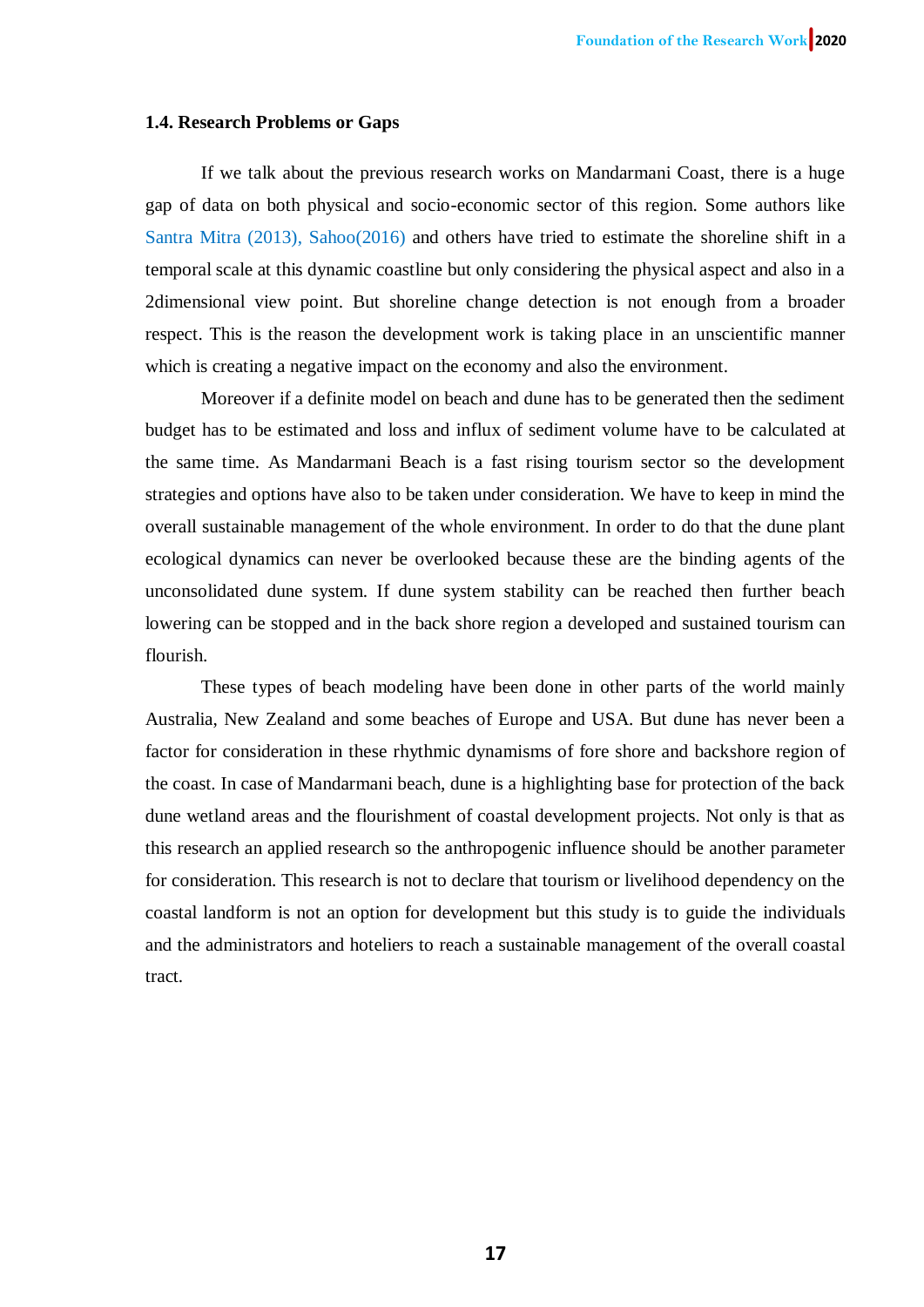# **1.5. Objectives**

The research study is designed to assess the following objectives in order to superimpose a socio-economic scenario over a physical backdrop. The specific objectives for the thesis are as follows:

- To demarcate the erosion-transportation-accretion pathway of sediment and regenerate a beach stage model on the basis of micro zonation of depositional features driven by hydrodynamic parameters.
- To prepare the dune stage model going by the dune morphodynamics and spatial and temporal variation of adjacent beach.
- To understand the livelihood related constraints developed by beach stage and dune stage morphodynamics within the system.
- To recommend a sustainable measure for a better coastal development project and tourism flourishment of the region.

## **1.6. Methods and materials of the study:**

For this micro level survey of beach and dune morphodynamics few parameters are selected: Pre-existing morphology, Gradient of the beach and the dunes, Sediment texture, Beach-surf zone hydrodynamics, Dune ecological community, Beach faunal community (Figure 1.3).

This spatial survey is then again compared temporally after three years time span. This varying survey has been carried out for 4years in order to prove the research model. Tidal data and meteorological data are also collected and implemented. Moreover, large-scale episodic events which create a major change in the coastline of Mandarmani are also taken into consideration and analysed.

After this on-field survey many analysis like temporal analysis of the morphology of the region; identification of various micro- terrain features; preparation of DEM and applying various morphometric techniques on it have to be done which can ultimately divide the whole coastal area of Mandarmani into many zones of erosion prone area, depositional area and equilibrium area of erosion and accretion. An ideal model of beach dynamism is recreated and a dune dynamic model is generated based on the series of analysis. Other socioeconomic surveys also been done like household perception survey on the existing villages, hotel survey for the verification of CRZ rules and population pressure on the study area and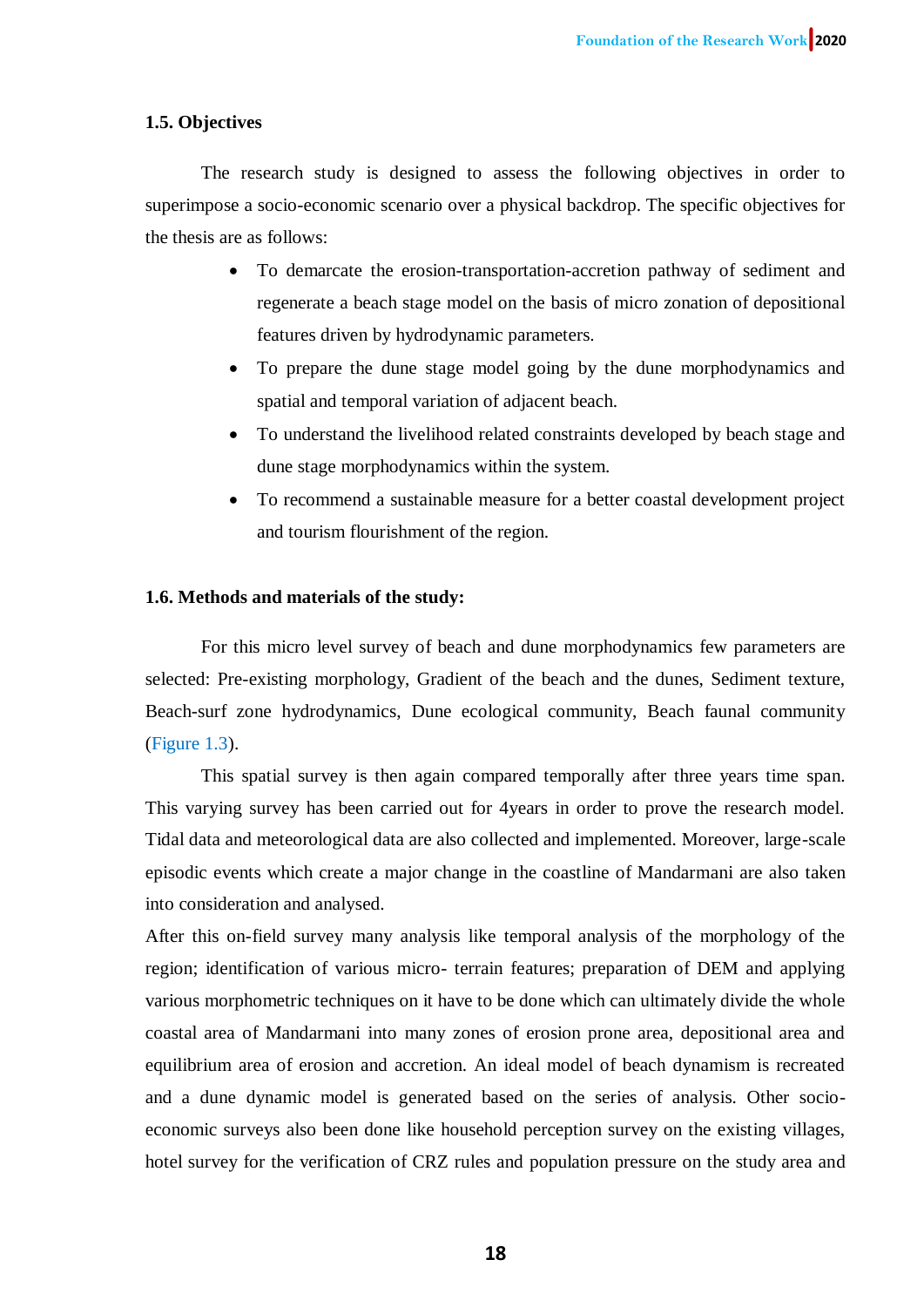also tourist and hotel survey to know the demand and supply of the resources of the region and their expectations and grievances. This research will definitely help the sustained growth of tourism industry keeping in mind the livelihood security of the local people and also following the regulations of CRZ.

The modern shoreline systems are modified and processed with the effects of alternate wet and dry seasons and events of storms. Sediment transportation paths along the shore fringes are guided by effective monsoon currents (Northeast and Southwest monsoon drifts) in the region. Therefore, survey profiles are conducted in a repetitive manner in monsoon and in non-monsoon moths.

Understanding the dynamic process is immediately needed to estimate and to manage the coastal resources of the sedimentary depositional environment.

List of materials utilised during the process of research work:

- a. SOI Topgraphical Map (1970 Topo Sheet No. 73O/10, 73O/14; 1962 Topo Sheet No. NF 45-11)
- b. Satellite imageries (SRTM DEM, Landsat8)
- c. Google Earth Image
- d. Instruments (Total Station, GPS, Tape, Staff, Clinometers, Prismatic compass, handmade grid, zip pouch, spade, Anemometer, etc.)
- e. Census Data 1991, 2001, 2011
- f. Other Secondary Data
- g. Questionnaires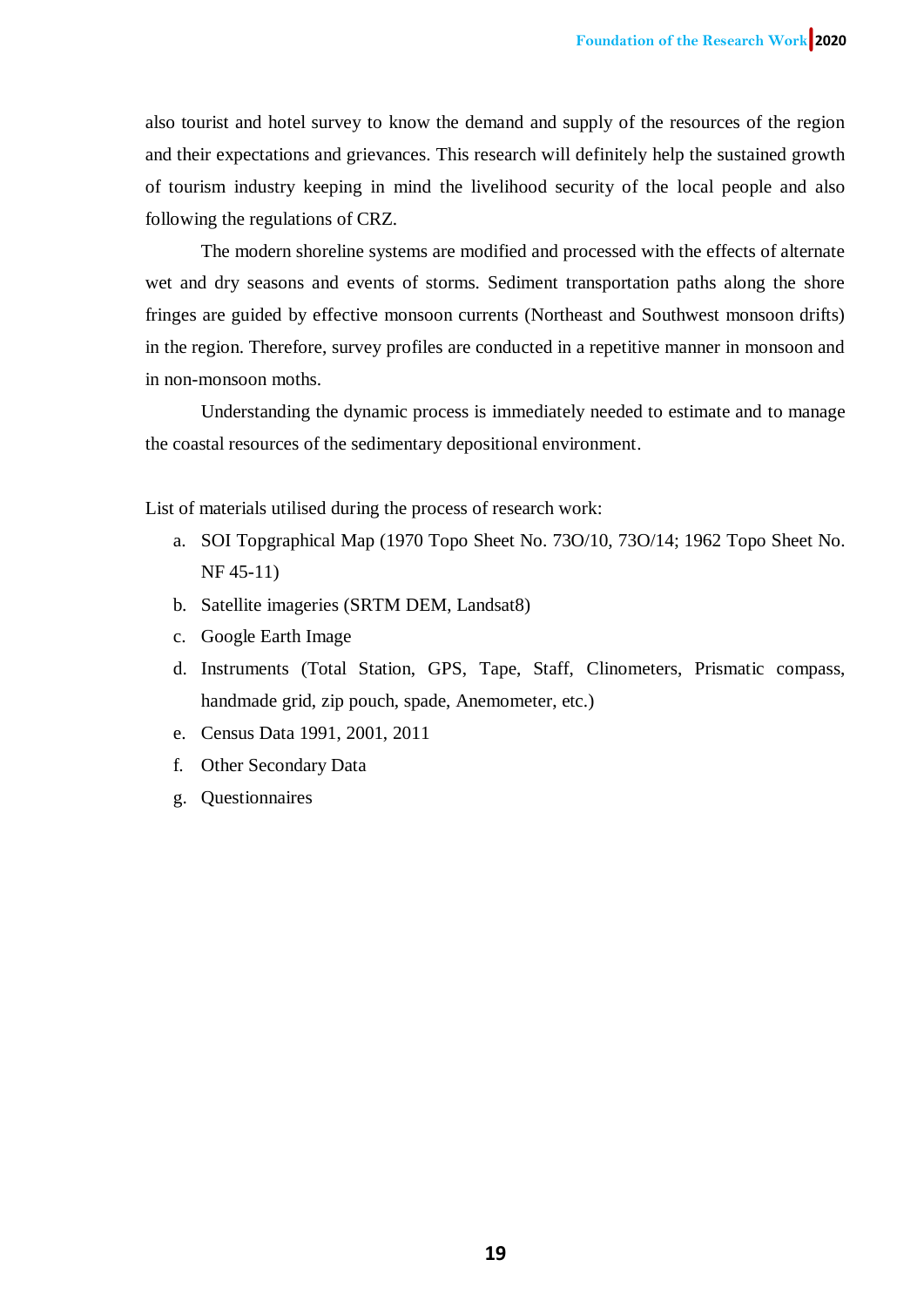

Figure 1.3: Methodological flowchart